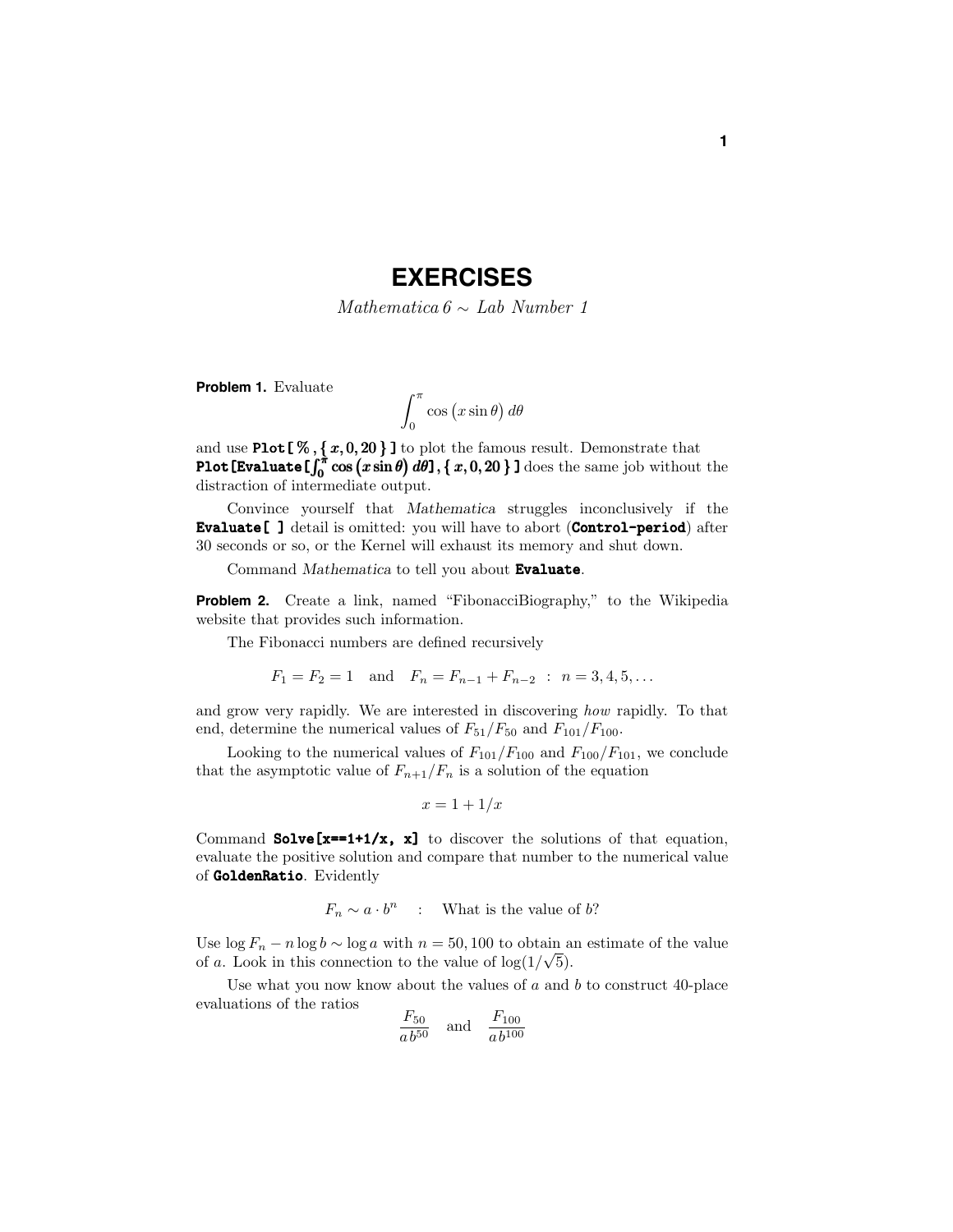Next construct the generating function

$$
\sum_{n=1}^{\infty} \frac{1}{n!} F_n x^n
$$

and process the output with the successive commands Series[ % *,* { *x,* 0*,* 5 }] Simplify[%]

Finally, use

## $logfib=Table[Log[Fibonacci[k]], {k, 1, 100}] //N$

to construct a list of the logs of the first 100 Fibonacci numbers, and then use ListPlot to display that data. Call that figure FibonacciPoints. Plot  $log(ab^n):0 \leq n \leq 100$  and call that figure **FibonacciLine**. Superimpose those two figures.

**Problem 3.** A curve is described parametrically by the equations

$$
x(t) = \sin(5t)\cos(2t)
$$
  

$$
y(t) = \sin(3t)\sin(2t)
$$

Assuming  $0 \le t \le 2\pi$ , use **ParametricPlot** to display that curve. Do the same after installation of these options:

## Axes->None, Frame->True, AspectRatio->Automatic

Do the same after you have changed Frame->True to Frame->False and installed the option Ticks->False.

**Problem 4.** Let  $g_1$ ,  $g_2$ ,  $g_7$  and  $g_8$  be the names assigned to plots (assume  $0 \leq x \leq 2\pi$  and install the option **PlotRange->All**) of the functions

$$
f_1(x) = \sin^1 x
$$
  
\n
$$
f_2(x) = \sin^2 x
$$
  
\n
$$
f_7(x) = \sin^7 x
$$
  
\n
$$
f_8(x) = \sin^8 x
$$

Construct a  $2 \times 2$  composite figure in which  $g_1, g_2, g_7$  and  $g_8$  occupy the NW, NE, SW and SE positions, respectively. How to do so? Ask ?Grid.

**Problem 5.** Define

$$
f(x) = \sum_{k=1}^{30} \frac{1}{k + k^{\frac{1}{3}}} \sin 2\pi kx
$$

and—using //Timing to record how long it takes *Mathematica* to do the work plot that function on the interval  $0 < x < 2$ .

REMARK: It took *Mathematica* 5.2 a much longer time to produce an inferior result: one had to install options MaxBend->1 and PlotPoints->120 to achieve the resolution that *Mathematica* 6 has here achieved automatically.

**2**